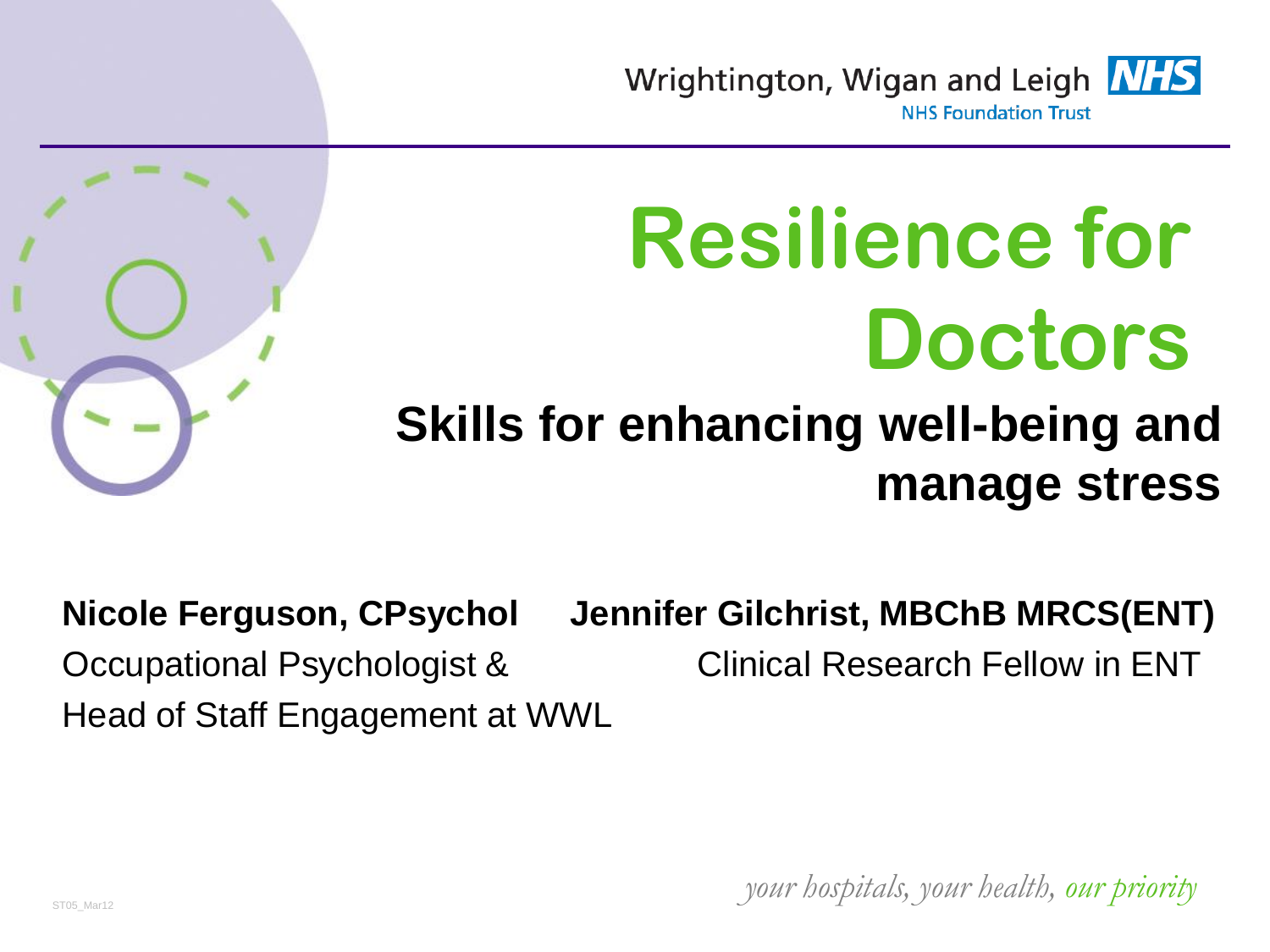### **Why Resilience?**



Take away their pressures

Equip them with the skills/tools to cope with pressure



*your hospitals, your health, our priority* Take care of them when they are suffering from stress and eventually burnout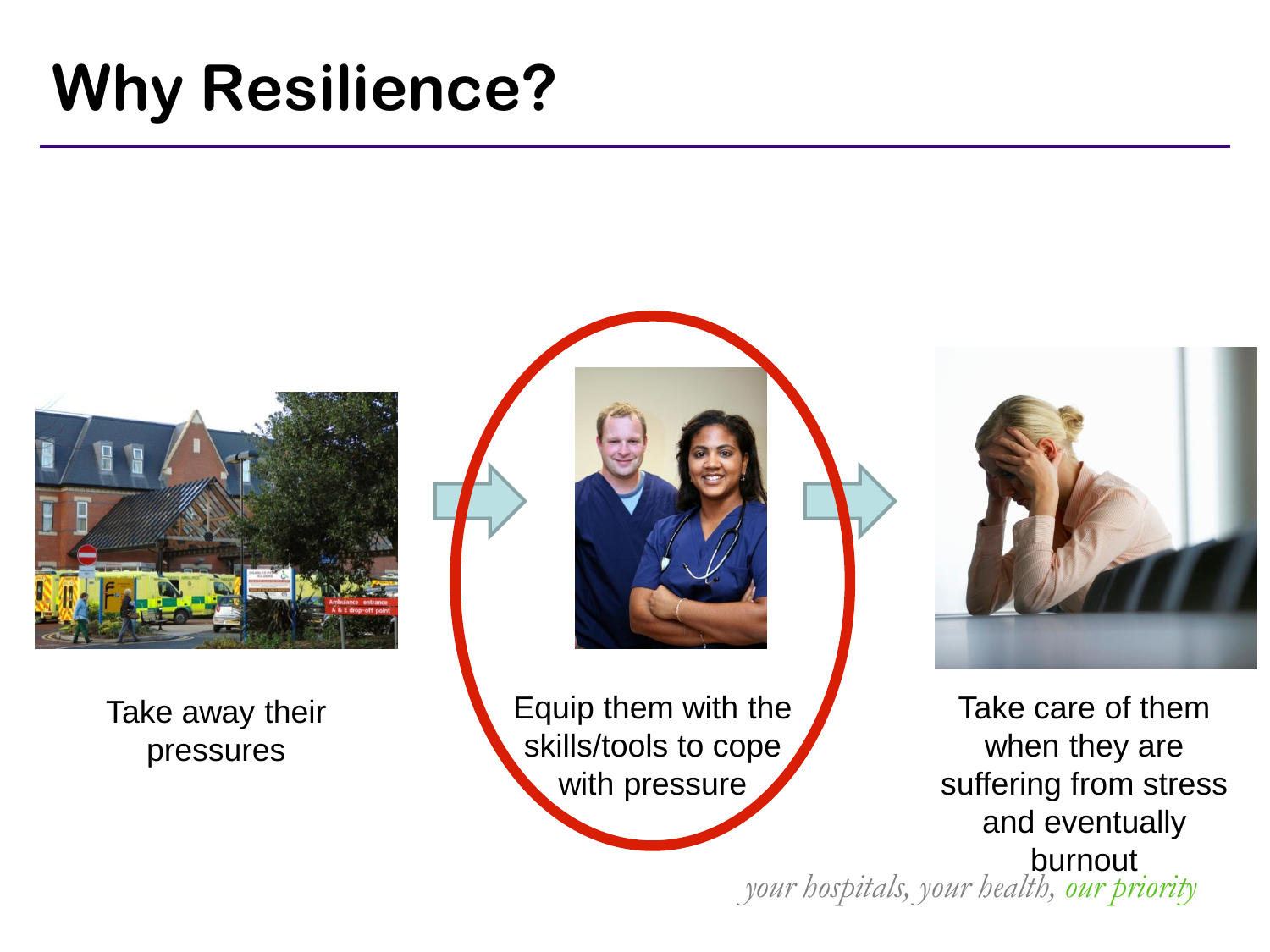## **Agenda**

- **Introduction:** Explore the concept of resilience and why it's important for yourselves and for Junior Doctors
- **Building resilience:** Some tools and techniques we provide to Junior Doctors to develop their resilience, and personal reflection on your own resilience.
- **Your Role** The difference you can make to a junior doctor's resilience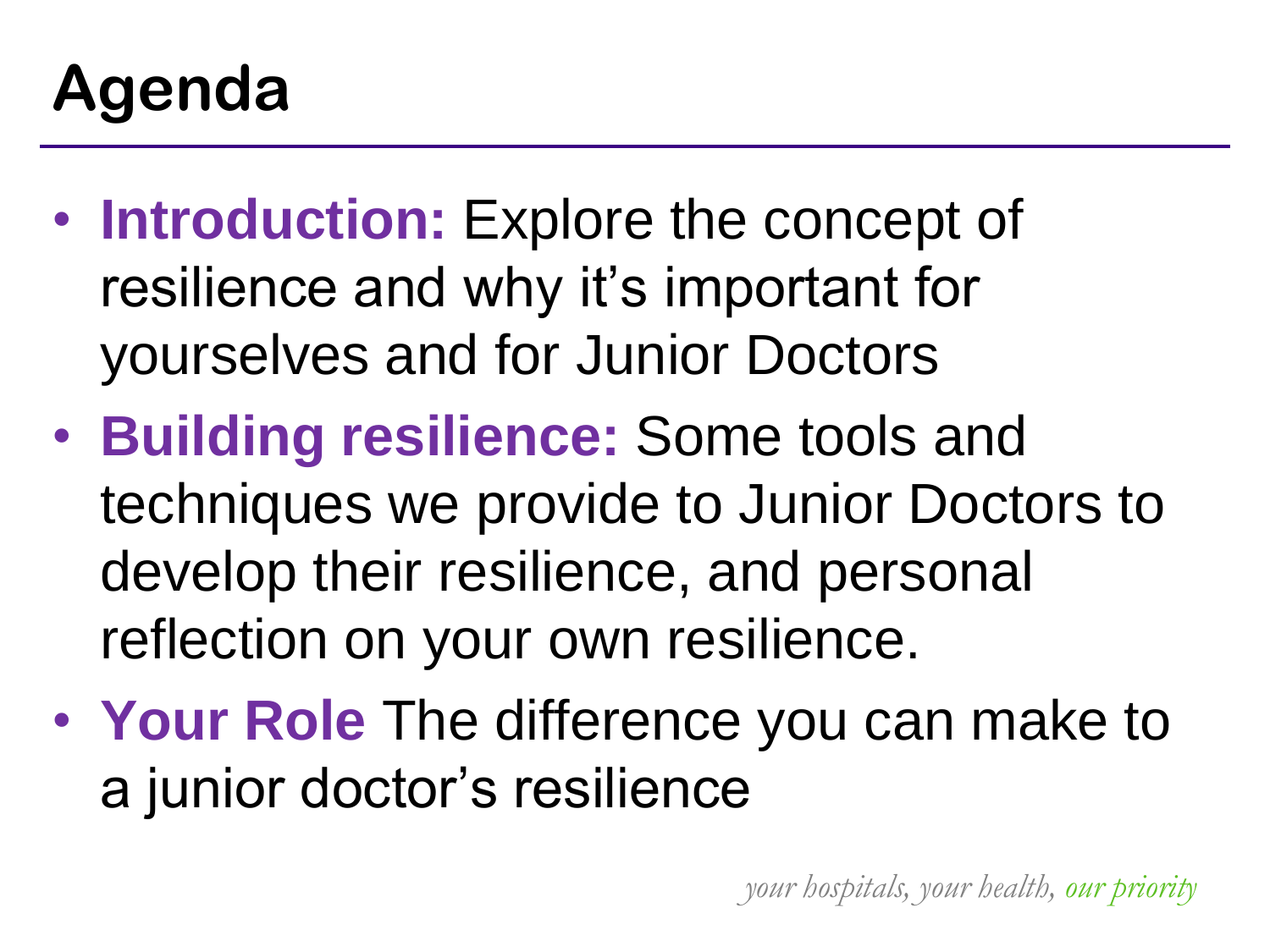### **WHY COULD JUNIOR DOCTORS BE AT RISK OF BURNOUT?**

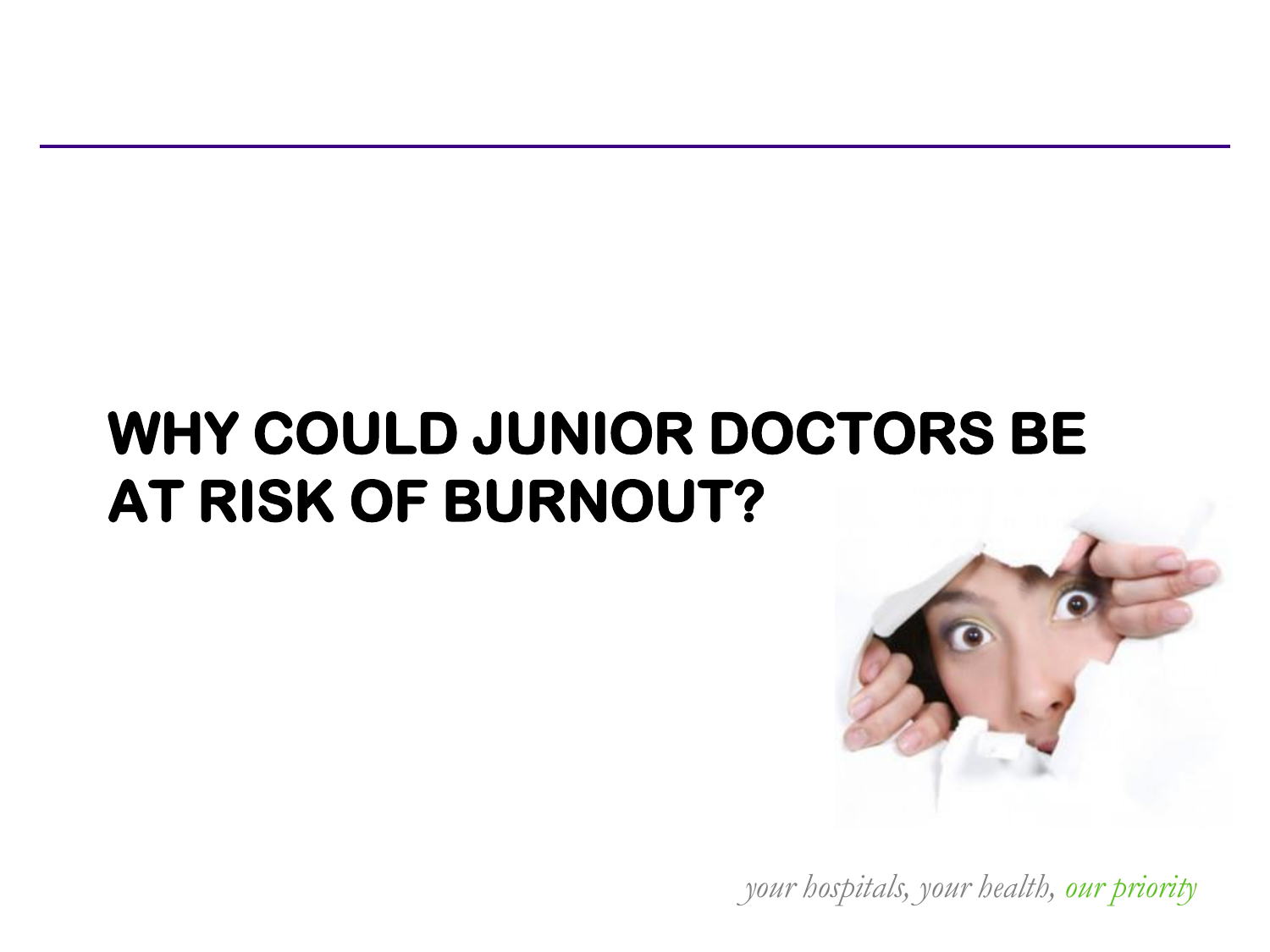### **Impact of Pressure on Performance**



From Mindtools.com Based on Yerkes-Dodson Law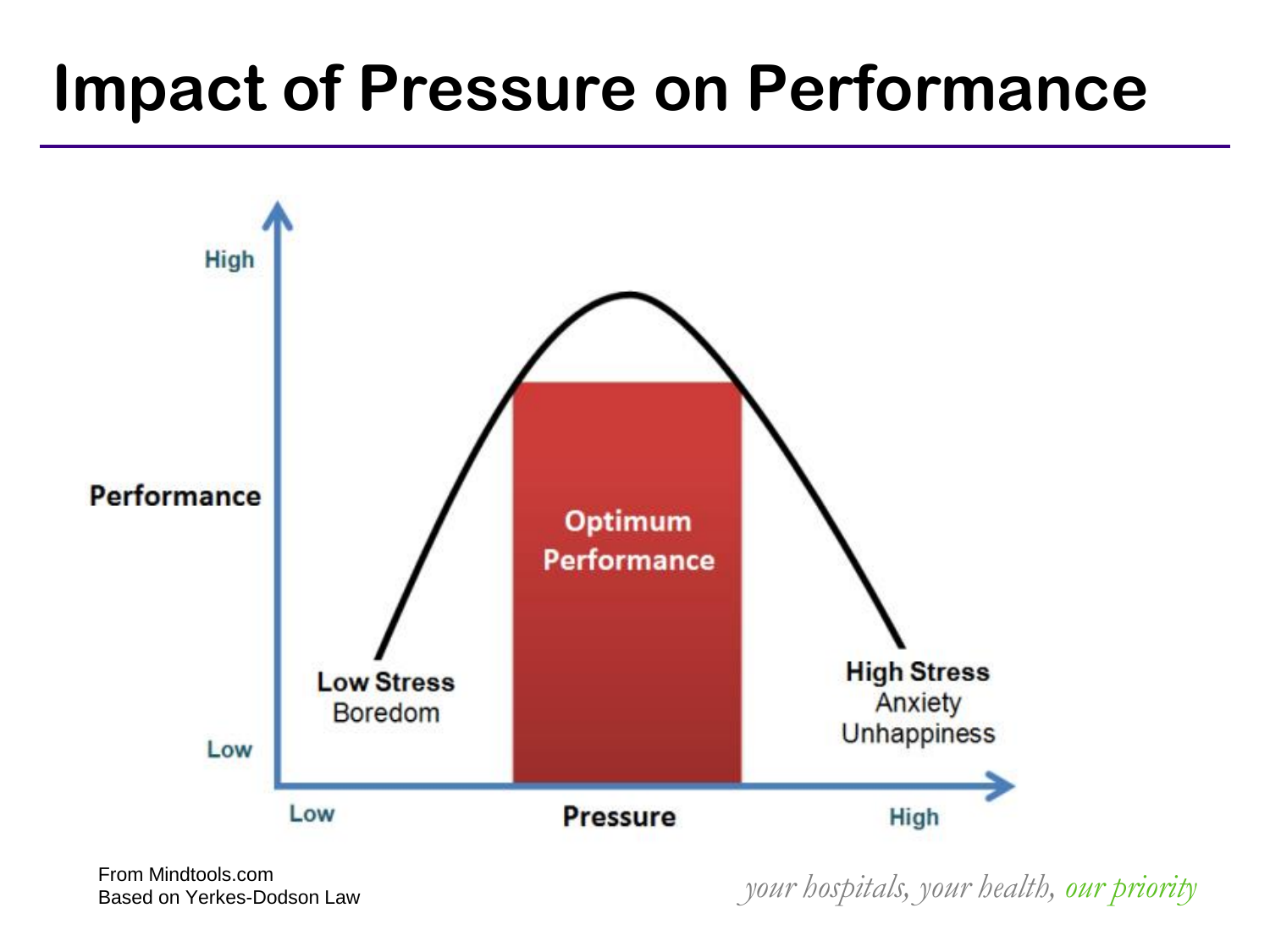### **Perceptions**

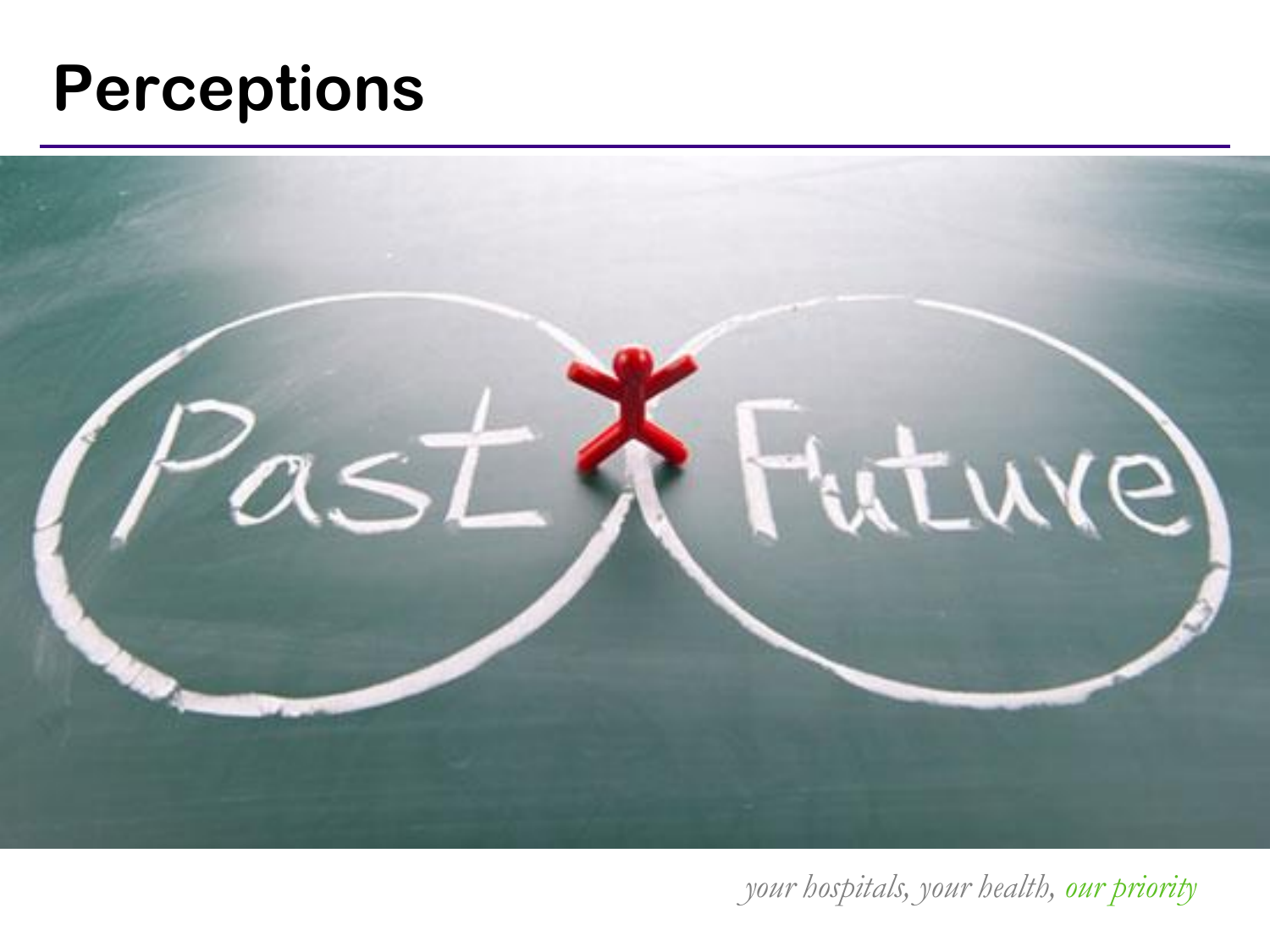# **Resilient people…**

**Challenge** – resilient people view difficulty as a challenge, not as a paralysing event. They do not view them as a negative reflection on their abilities or self worth.

**Commitment** – resilient people are committed to their lives and goals. Commitment isn't just restricted to their work, they commit to their relationships, their friendships, the causes they care about, and their religious or spiritual beliefs

**Personal control** – resilient people spend their time and energy focusing on situations and events that they have control over. They put their efforts where they have the most impact, they feel empowered and confident.

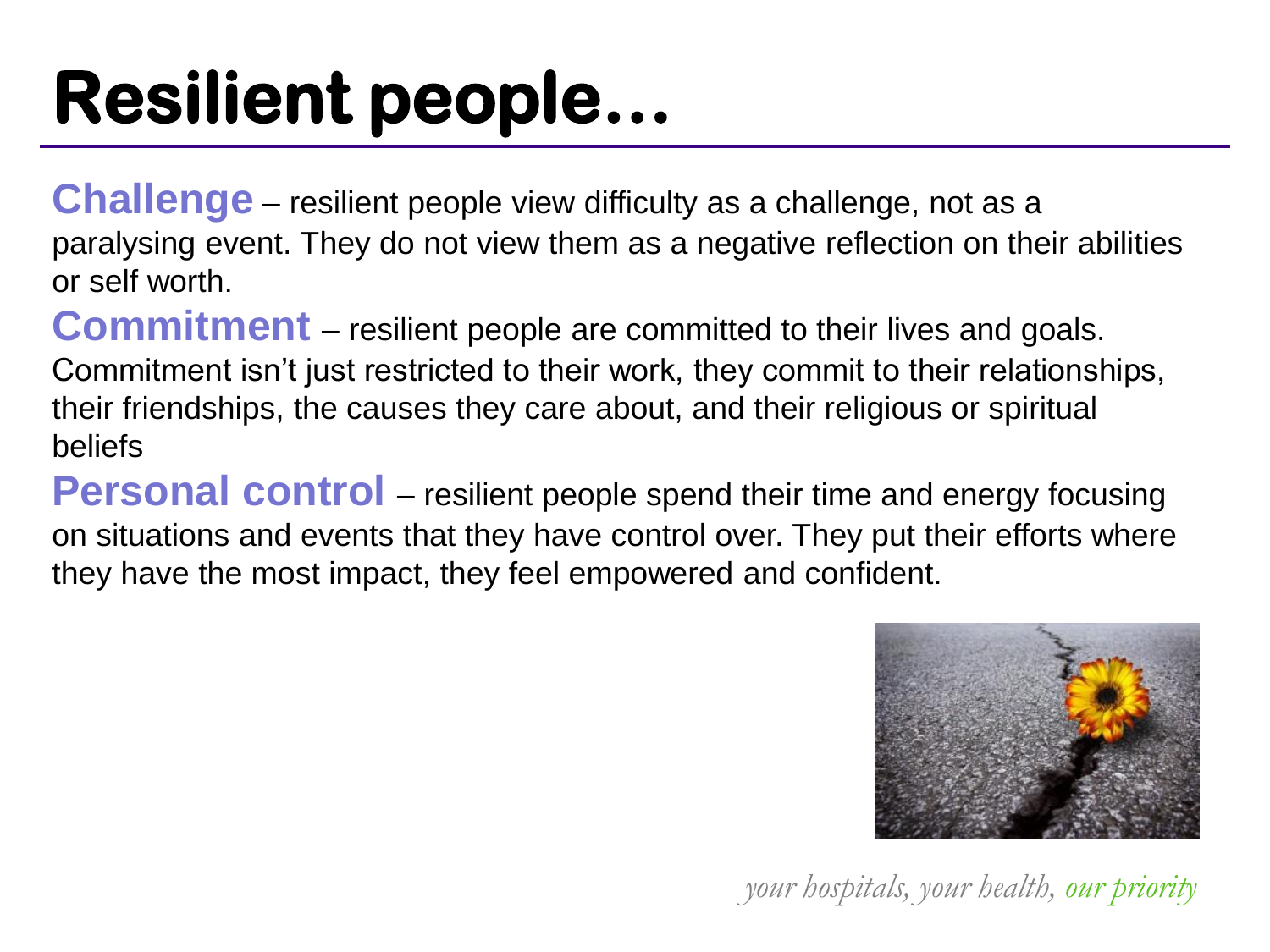# **What does it mean to be Resilient?**

- Bounce back when things don't go as planned
- Acknowledge the situation
- Learn from mistakes
- Move on
- Cope when the going gets tough



• Buffers you against additional pressures

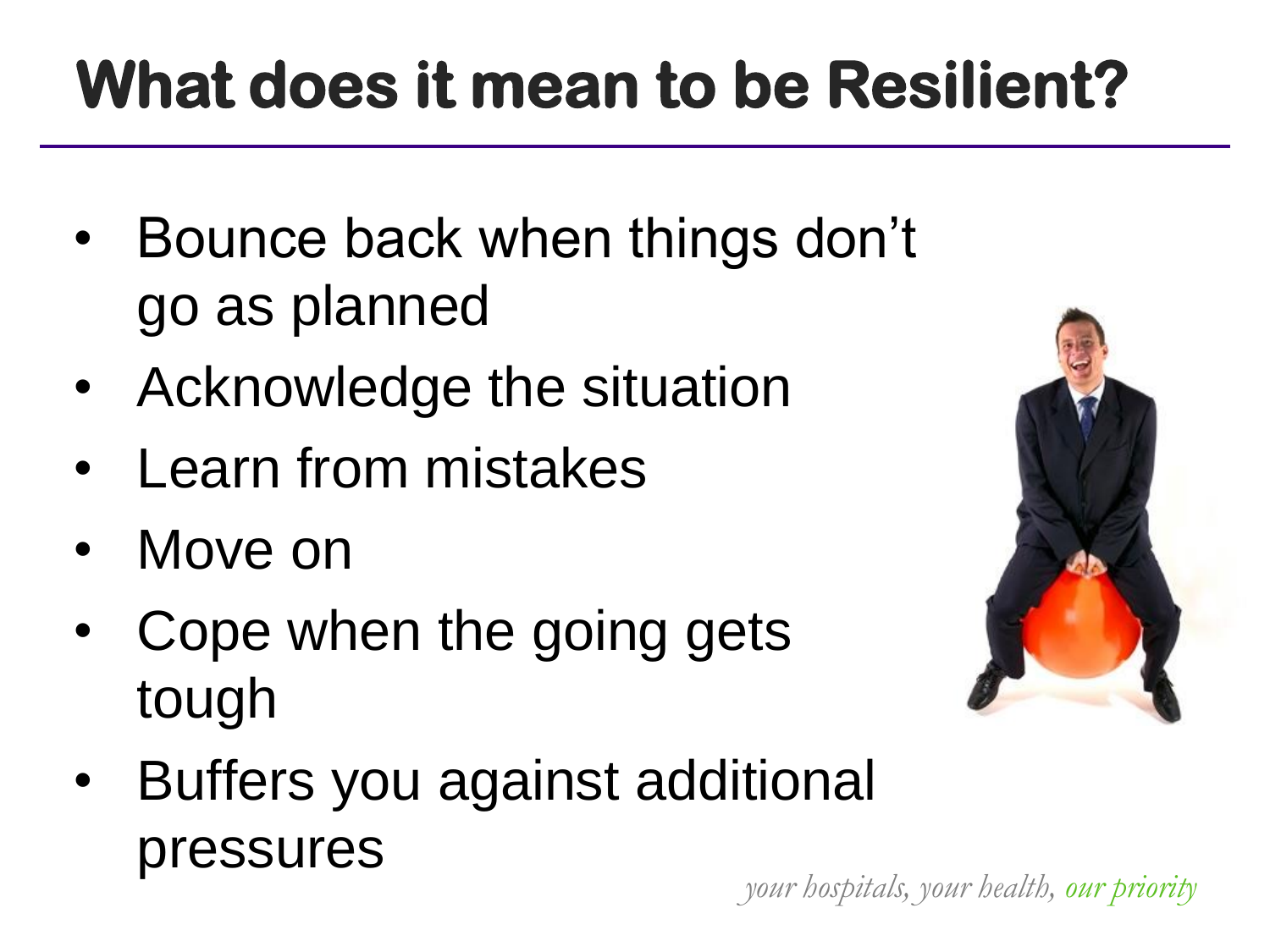### **Personality and Resilience?**

#### Confidence

Having feelings of competence, effectiveness in coping with stressful situations and strong self esteem are inherent to feeling resilient. The frequency with which individuals experience positive and negative emotions is also key.

#### Purposefulness

Having a clear sense of purpose, clear values, drive and direction help individuals to persist and achieve in the face of setbacks.

**RESILIENCE** 

#### **Social Support**

Building good relationships with others and seeking support can help individuals overcome adverse situations, rather than trying to cope on their own.

#### Adaptability

Flexibility and adapting to changing situations which are beyond our control are essential to maintaining resilience. Resilient individuals are able to cope well with change and their recovery from its impact tends to be quicker.

Robertson Cooper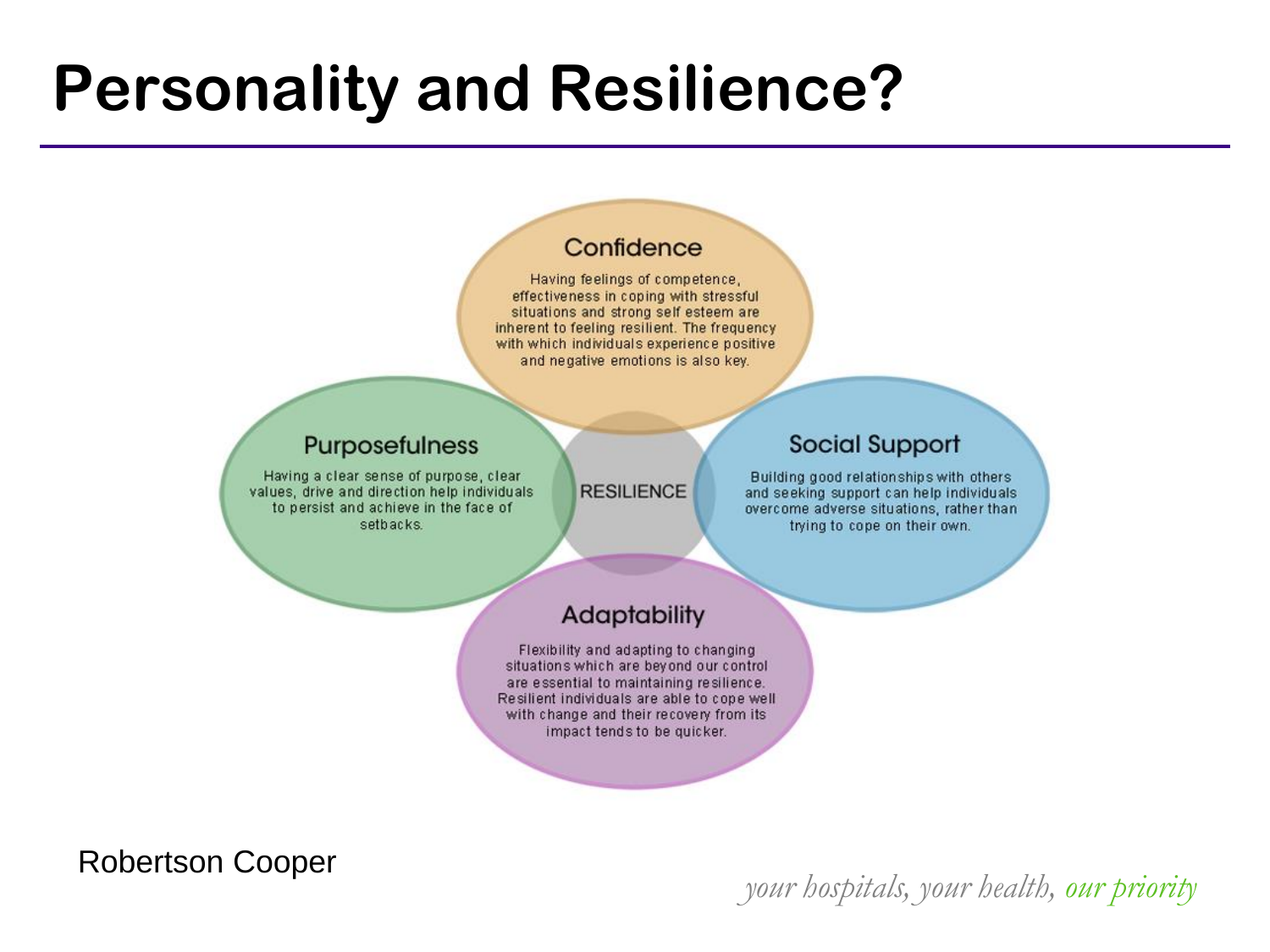### **So how do we develop resilience?**

• Here are some tools and techniques!

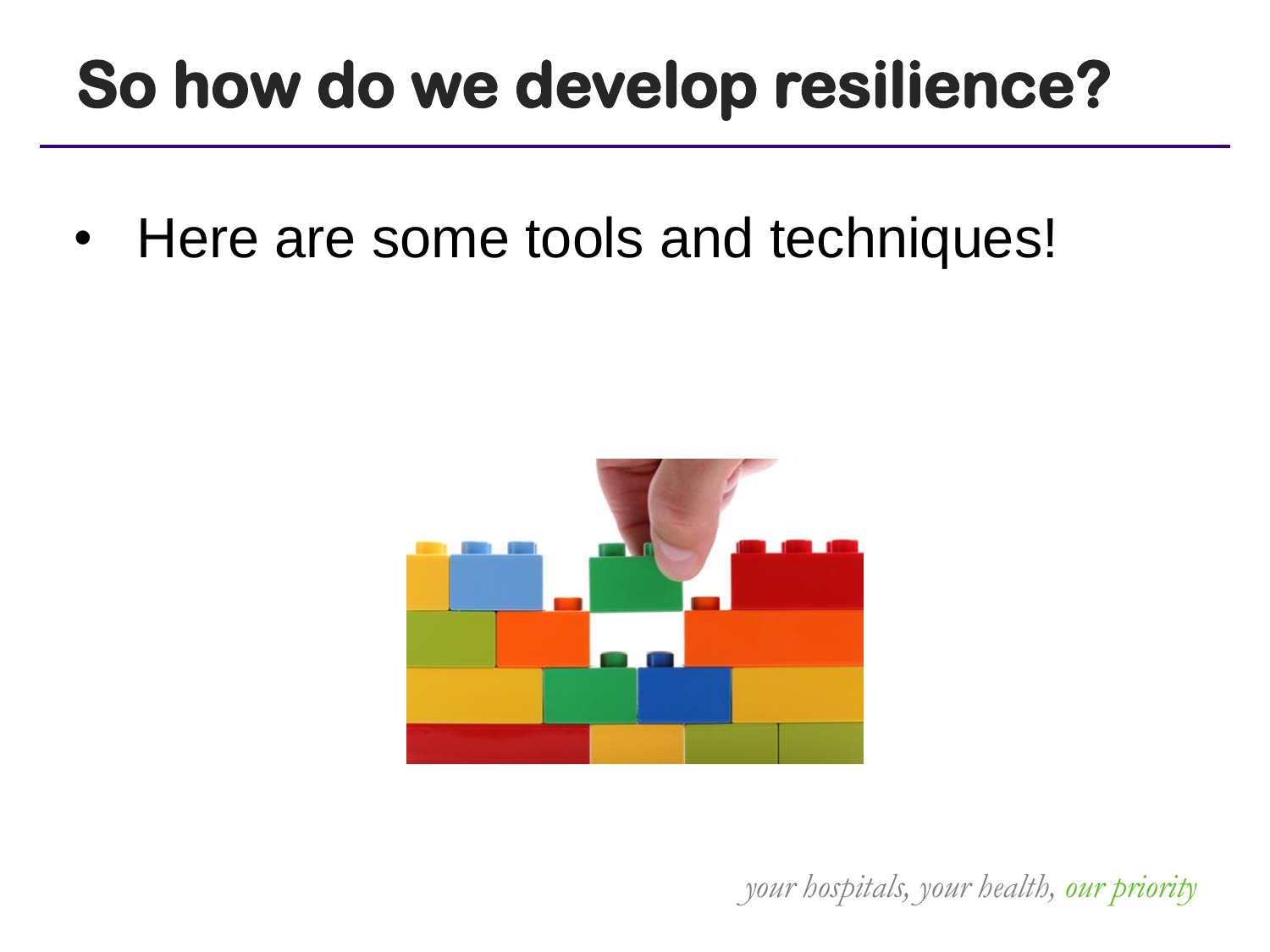## **Resilient Thinking**

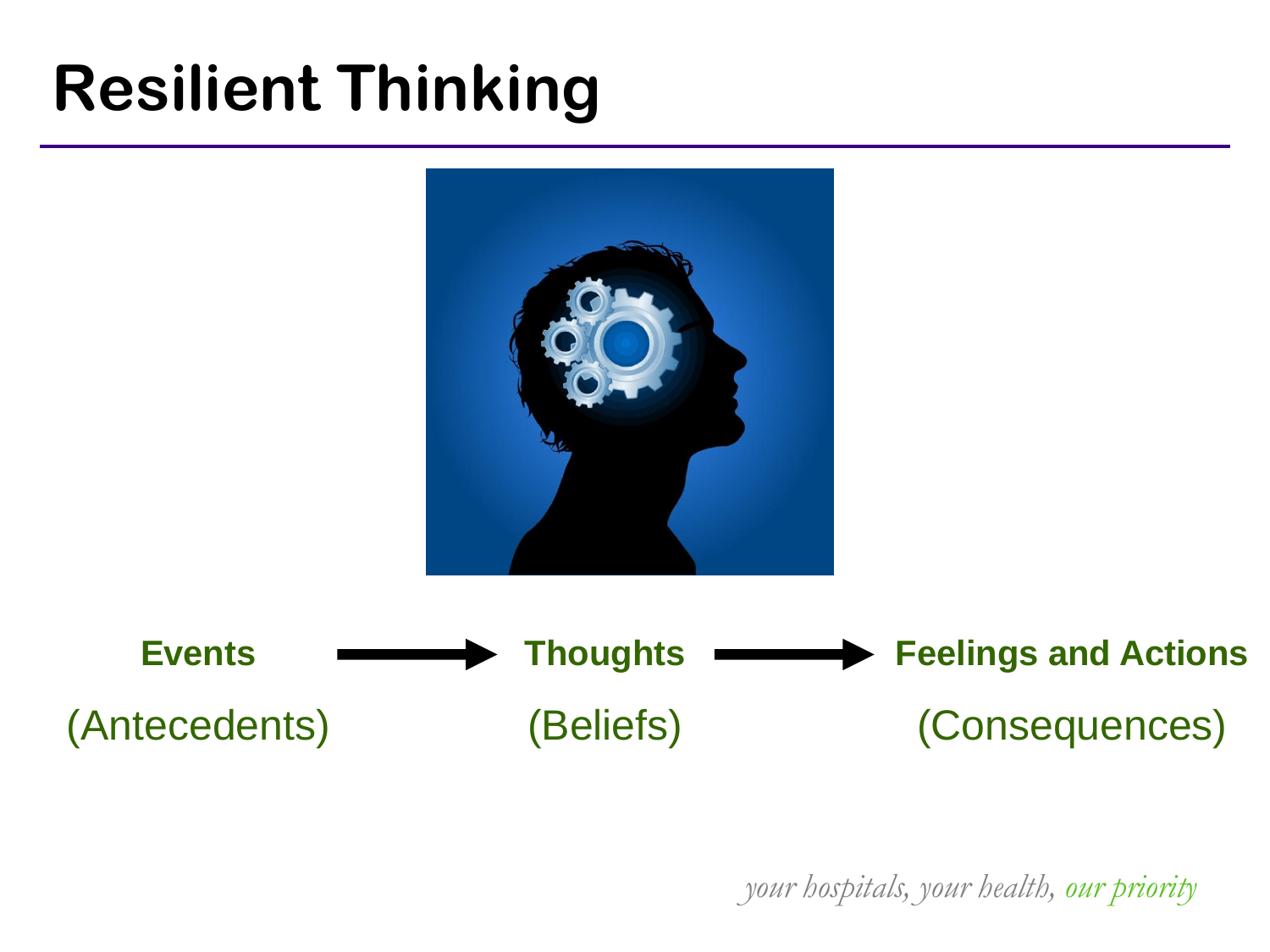### **Drains and Radiators: Cognitive Distortions (Burns, 1980)**

- **Filtering**
- Polarised thinking
- **Overgeneralisation**
- Jumping to conclusions
- **Catastrophising**
- Fallacy of fairness
- **Shoulds**
- Emotional reasoning
- Global labelling
- Always being right

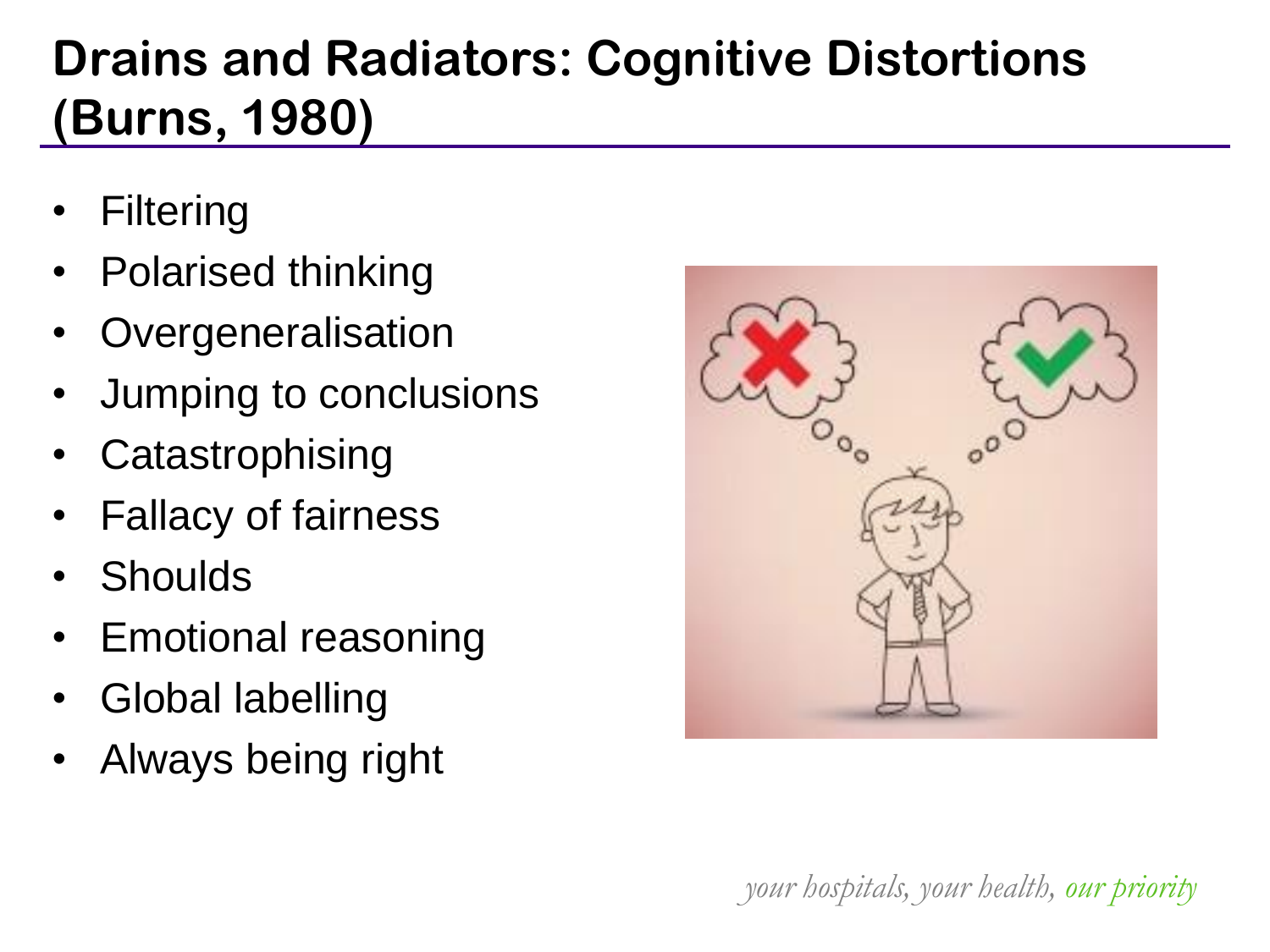#### **It's not whether you are successful or unsuccessful, it's how you place the cause….**

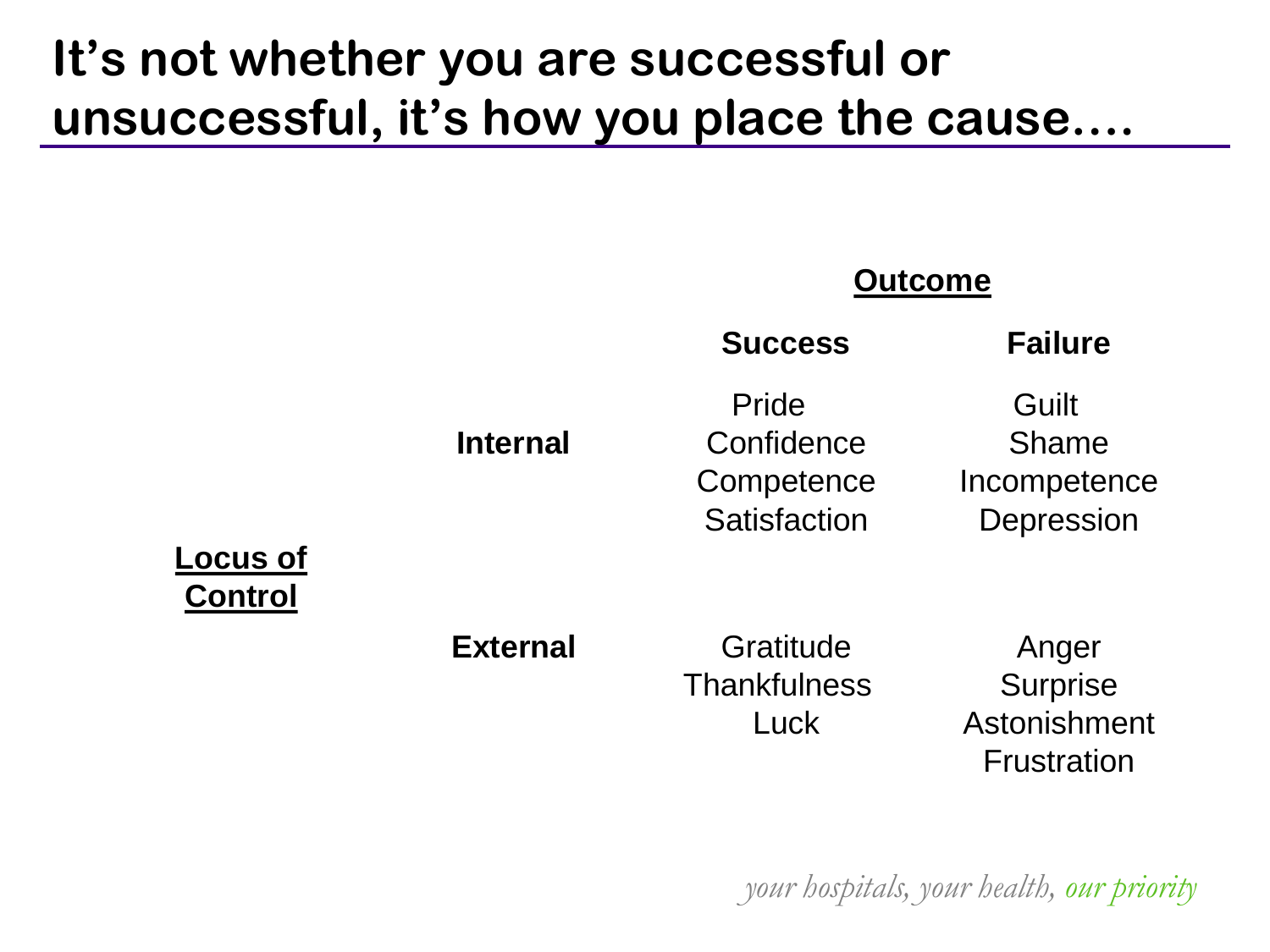## **Helping Junior Doctors Reframe**

- Opportunity to encourage reflection on their thinking patterns
- Opportunity to challenge their thought processes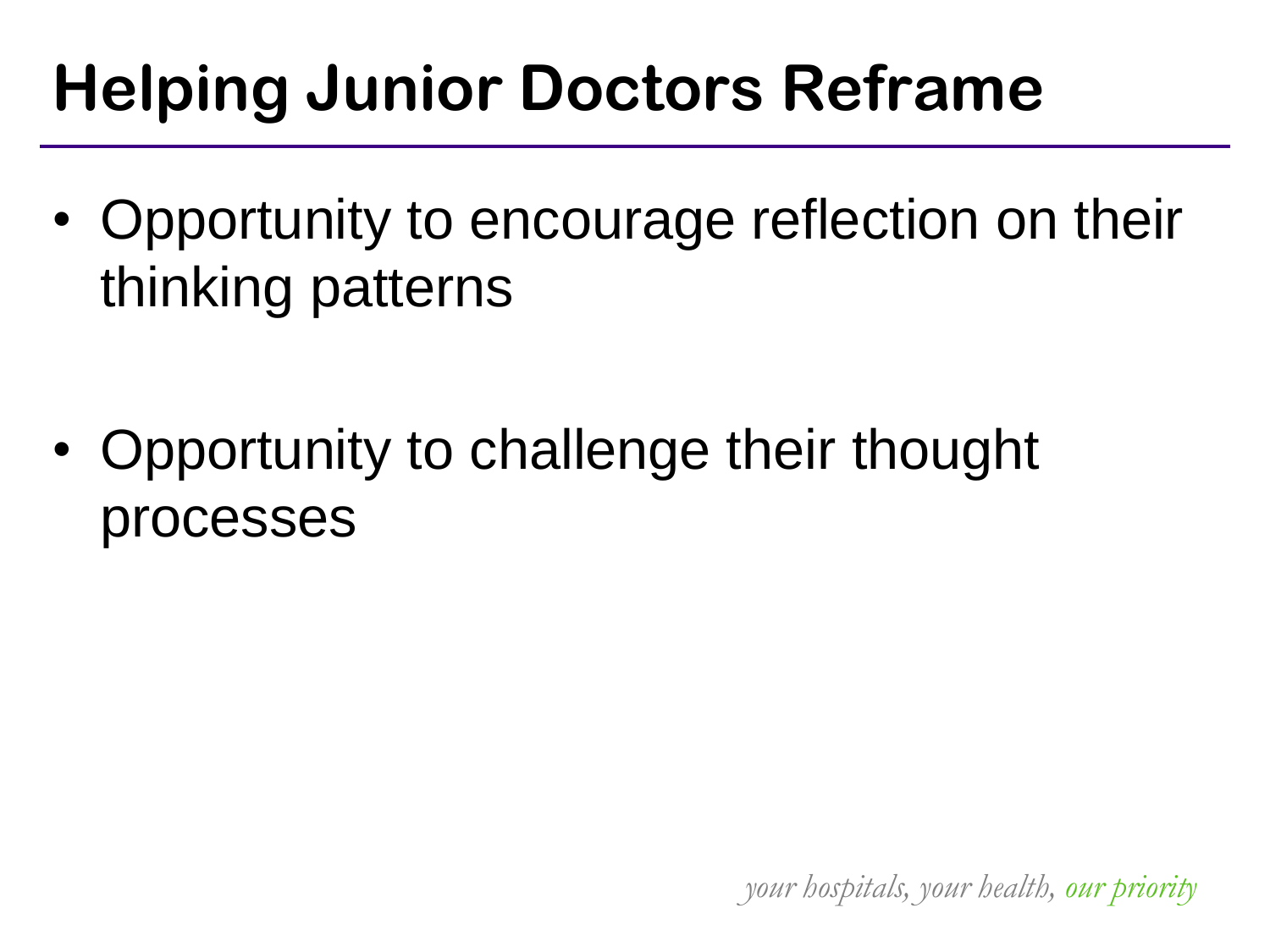### **SPOT THE THINKING ERRORS**

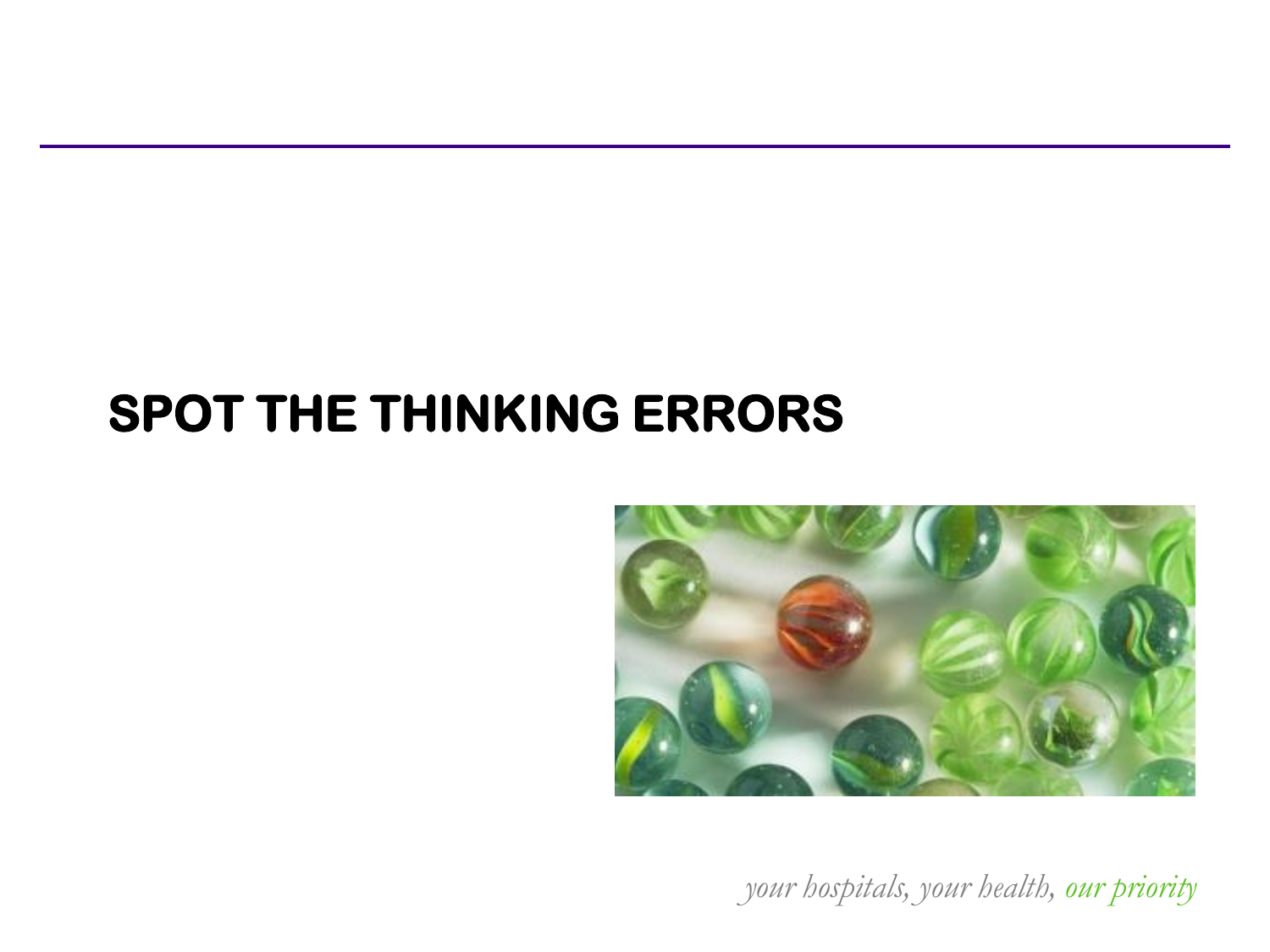#### Building Resilience

# **YOUR ROLE**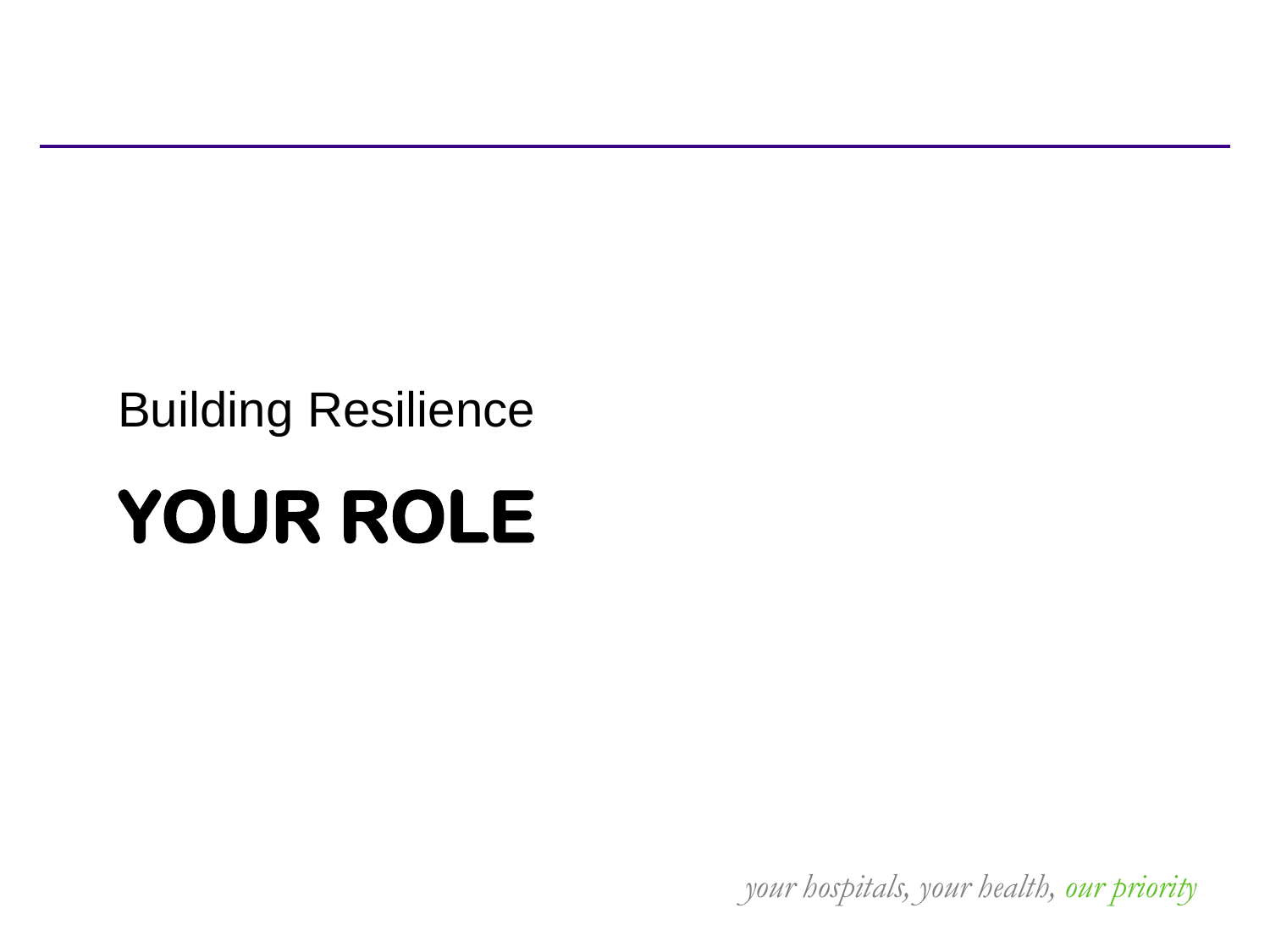### **What do you see as your role in promoting the resilience of junior doctors?**

Get to know your Junior Doctors (comfort, stretch and panic zones)



- Understand your responsibilities (duty of care)
- Consider how you impact upon them
- Talk about their work situation regularly (personal as well as professional)
- Identify early warning signs of excessive pressure
- Don't ignore the signs
- Intervene when there's a problem
- Draw on relevant support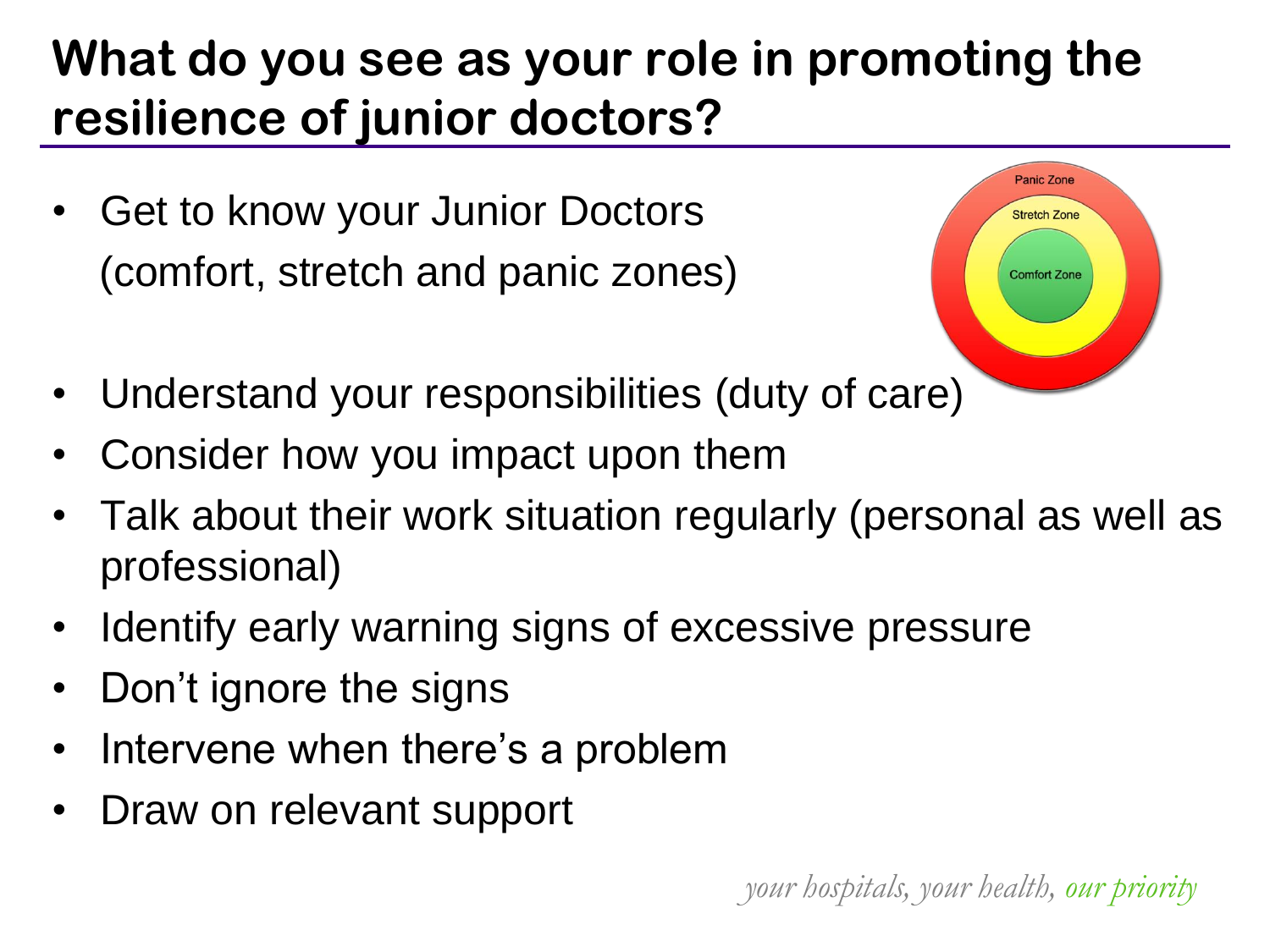## **Know your Junior Doctors**

| <b>Factor</b>                    | <b>Baby</b><br><b>Boomers</b><br>(Post WW2)                            | Gen X<br>(Post 1960's)                                              | <b>Gen Y</b><br>(Post 1980's)                                                                                | Gen Z<br>(Post 2000's)                                                                     |
|----------------------------------|------------------------------------------------------------------------|---------------------------------------------------------------------|--------------------------------------------------------------------------------------------------------------|--------------------------------------------------------------------------------------------|
| <b>Decision</b><br><b>Making</b> | Cautious<br>$\bullet$<br>Authority vested in<br>$\bullet$<br>hierarchy |                                                                     | Less risk averse<br>$\bullet$<br>"I'll express my<br>view"<br>Authority vested in<br>$\bullet$<br>competence | Seem to prefer<br>$\bullet$<br>in person<br>conversation                                   |
| <b>Development</b>               | Privilege<br>$\bullet$<br><b>Didactic</b><br>$\bullet$<br><b>Style</b> | <b>Expected</b><br>$\bullet$<br>Organisati<br>$\bullet$<br>on Focus | Expected<br>$\bullet$<br><b>Personal Focus</b><br>$\bullet$<br><b>Experimental Style</b><br>$\bullet$        | Will train<br>$\bullet$<br>themselves, tend<br>to regard<br>education as<br>"not worth it" |
| <b>Career</b>                    | <b>Progress</b><br>$\bullet$<br>with<br>seniority                      | <b>Progress</b><br>$\bullet$<br>with<br>capability                  | Progress against<br>$\bullet$<br>"my plan"                                                                   | Progress to<br>$\bullet$<br>match<br>expectations                                          |
| <b>Engagement</b>                | Loyalty to organisation<br>$\bullet$                                   |                                                                     | Engagement<br>earned by the<br>organisation<br>Need purpose and<br>$\bullet$<br>opportunities                | More loyal, want<br>$\bullet$<br>meaningful work,<br>learn from role<br>models             |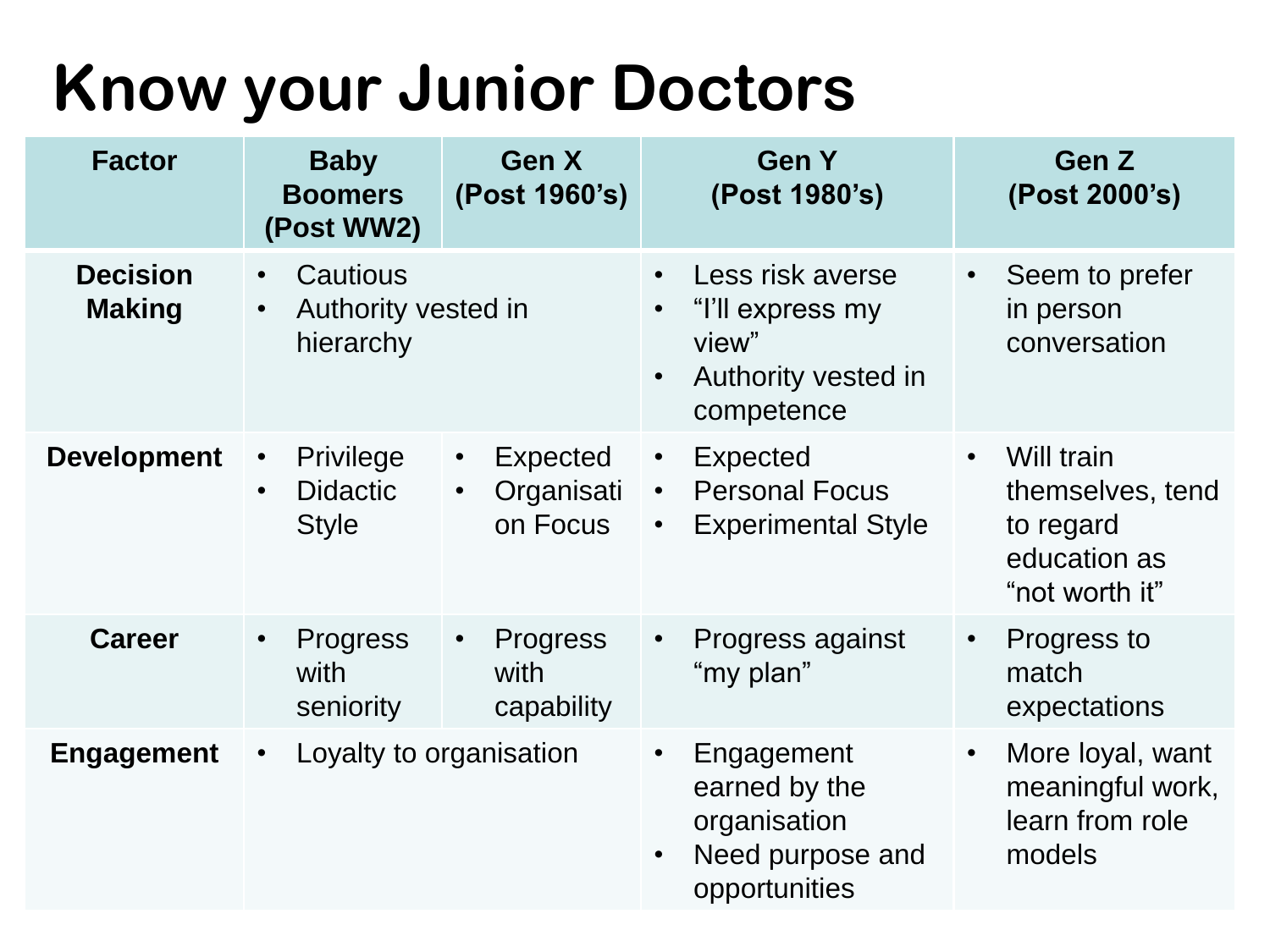## **Leadership Style - Research**

- Authoritarian leadership ineffective (Tepper, 2007)
- Authentic leadership is best (Laschinger & Fida, 2014)
	- A positive, relationship focused leadership style
	- Emphasises people's strengths rather than weaknesses
	- Encourages open sharing of information
	- Build trusting environments by applying consistent values, self-awareness and involving others.
	- Authentic leadership has been shown to play a protective role against burnout of others, in clinical settings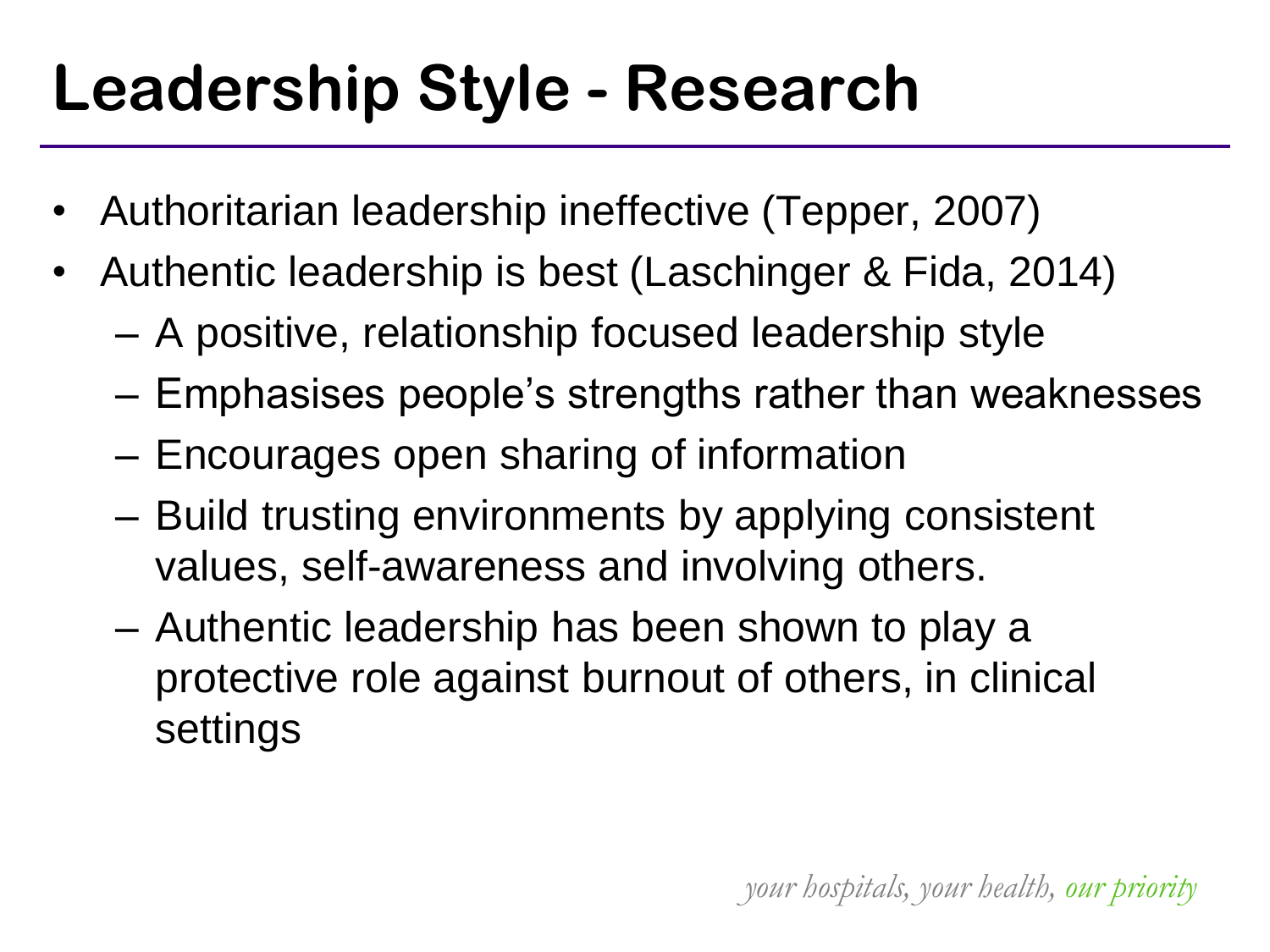#### **Leadership Impact Model (Flint-Taylor and Robertson, 2007)**

• Important to balance challenge with support

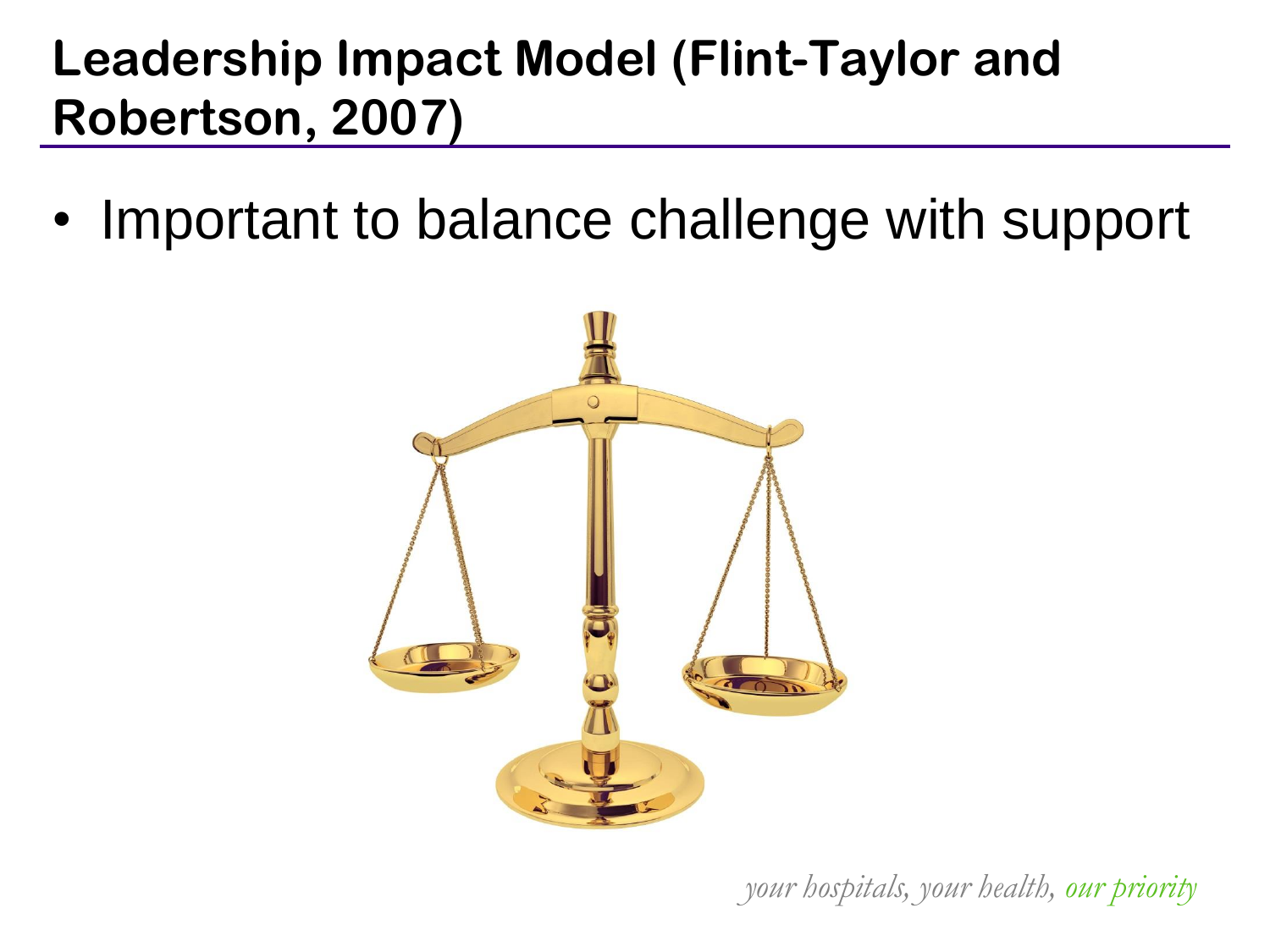#### **Challenge-Led (Flint-Taylor and Robertson, 2007)**

- **Pace Driven**
	- Fast Moving supervisory environment
	- Flexible in approach
	- Open to change, new ideas
	- BUT
	- Lacks structure or follow-through
	- Risk of inefficiency, implications not thought through
	- Risk of burn-out
- **Results-Focused**
	- Focuses on results and goals
	- Sets high standards
	- Follows-through to completion
	- BUT
	- May drive results at any cost
	- Sets unrealistic goals
	- Lacks flexibility
	- *your hospitals, your health, our priority* – Risk of burnout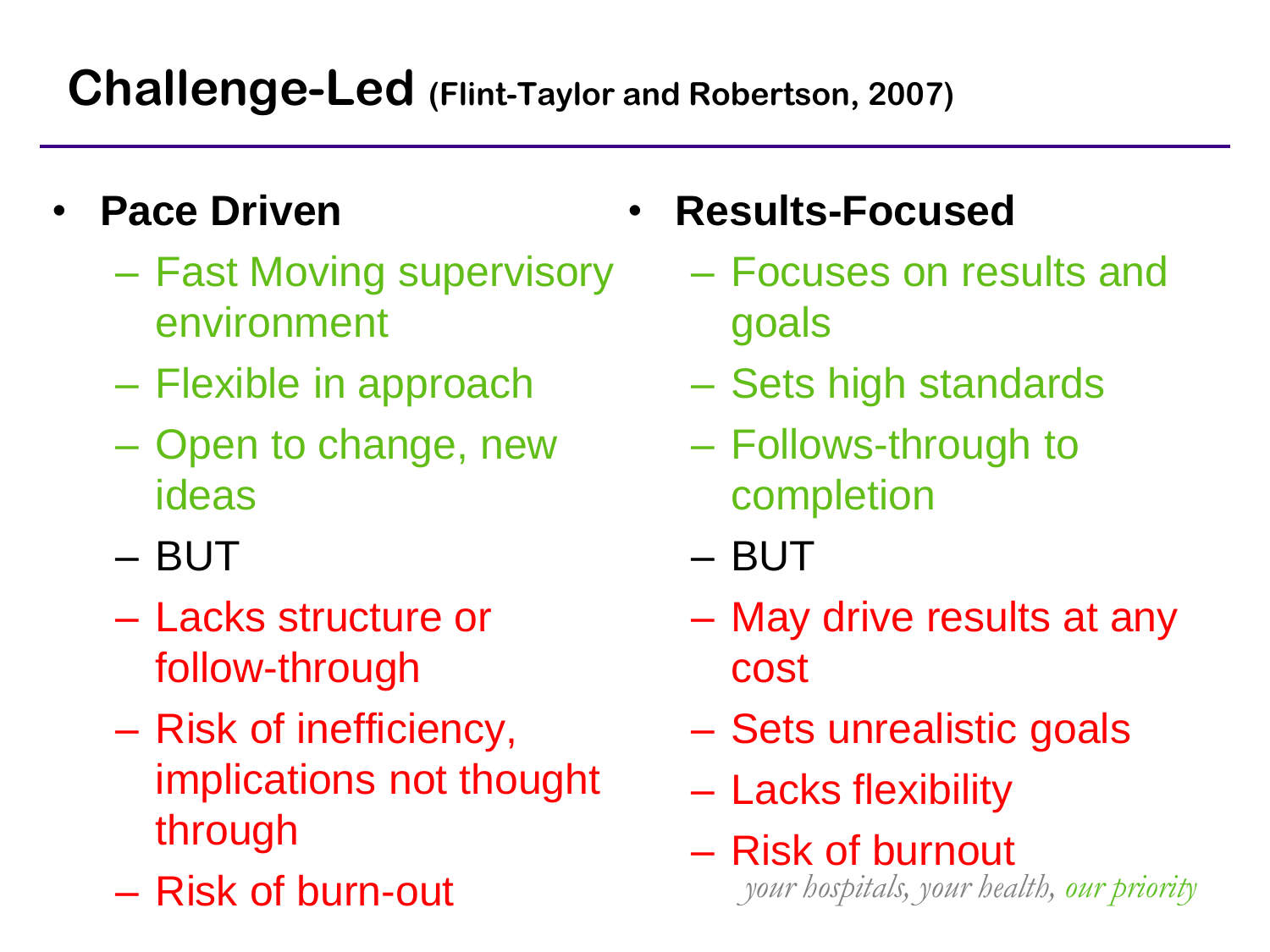#### **Support-Led (Flint-Taylor and Robertson, 2007)**

- **Confident**
	- Has confidence in capability of trainee
	- BUT
	- Over confidence, under estimates problems or difficulties
	- Lacks emphasis on need to develop and improve
	- Disengagement

#### • **Cooperative**

- Works cooperatively with the trainee
- Collaborates, shares in their goals
- BUT
- Avoids difficult conversations
- Suppresses debate/discussion
- Lack of challenge or innovation
- *your hospitals, your health, our priority* Disengagement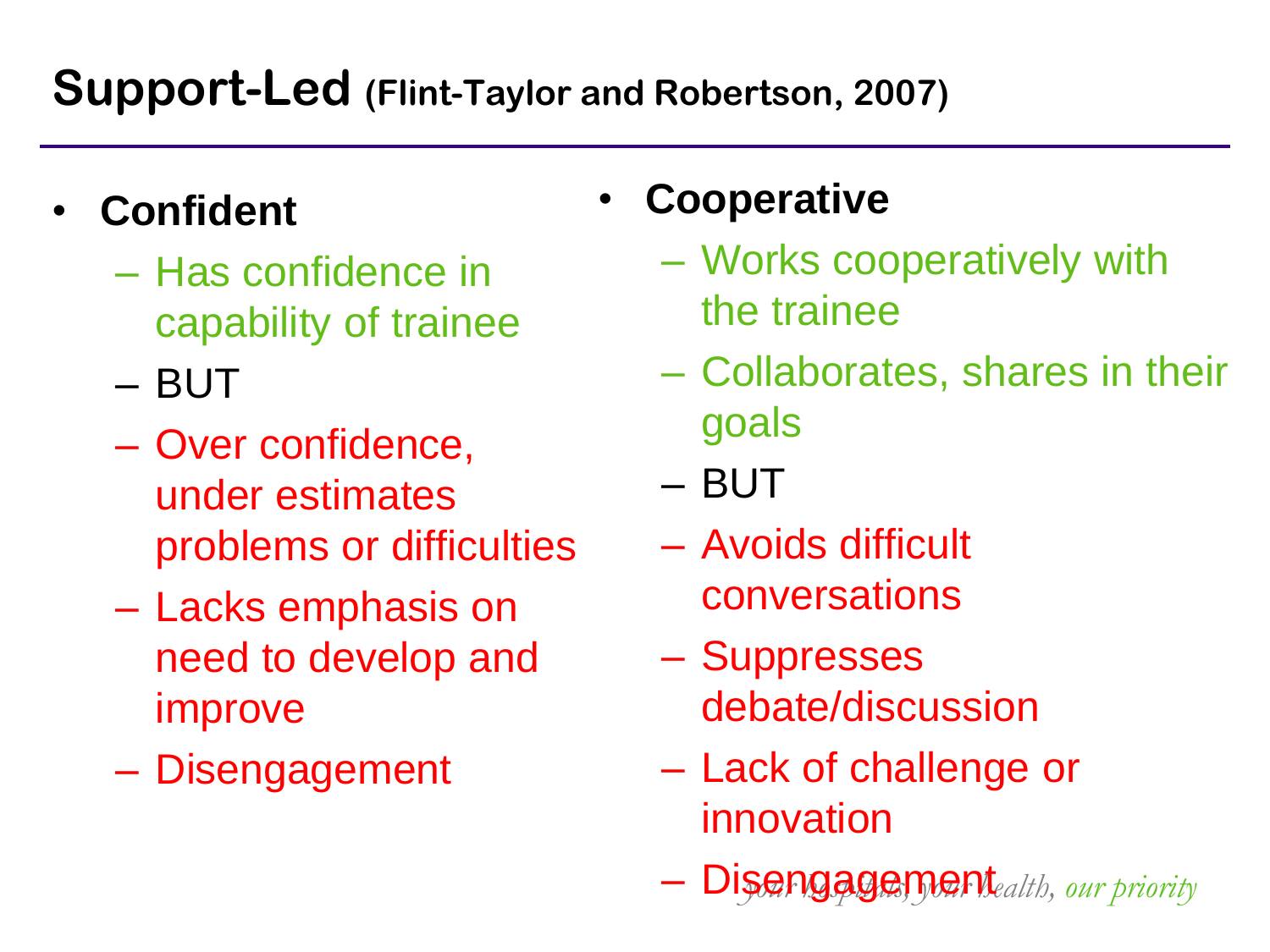### **Exercise**

- **Scenario: As Clinical Supervisor for a Junior Doctor, you are approached by the Ward Manager with concerns that they cannot contact the Junior Doctor. You have to give the Junior Doctor this feedback.**
	- 1. How do you think the experience of receiving this feedback could affect their resilience and well-being?
	- *your hospitals, your health, our priority* 2. How would you advise/coach them through this situation, ensuring you balance challenge with support?